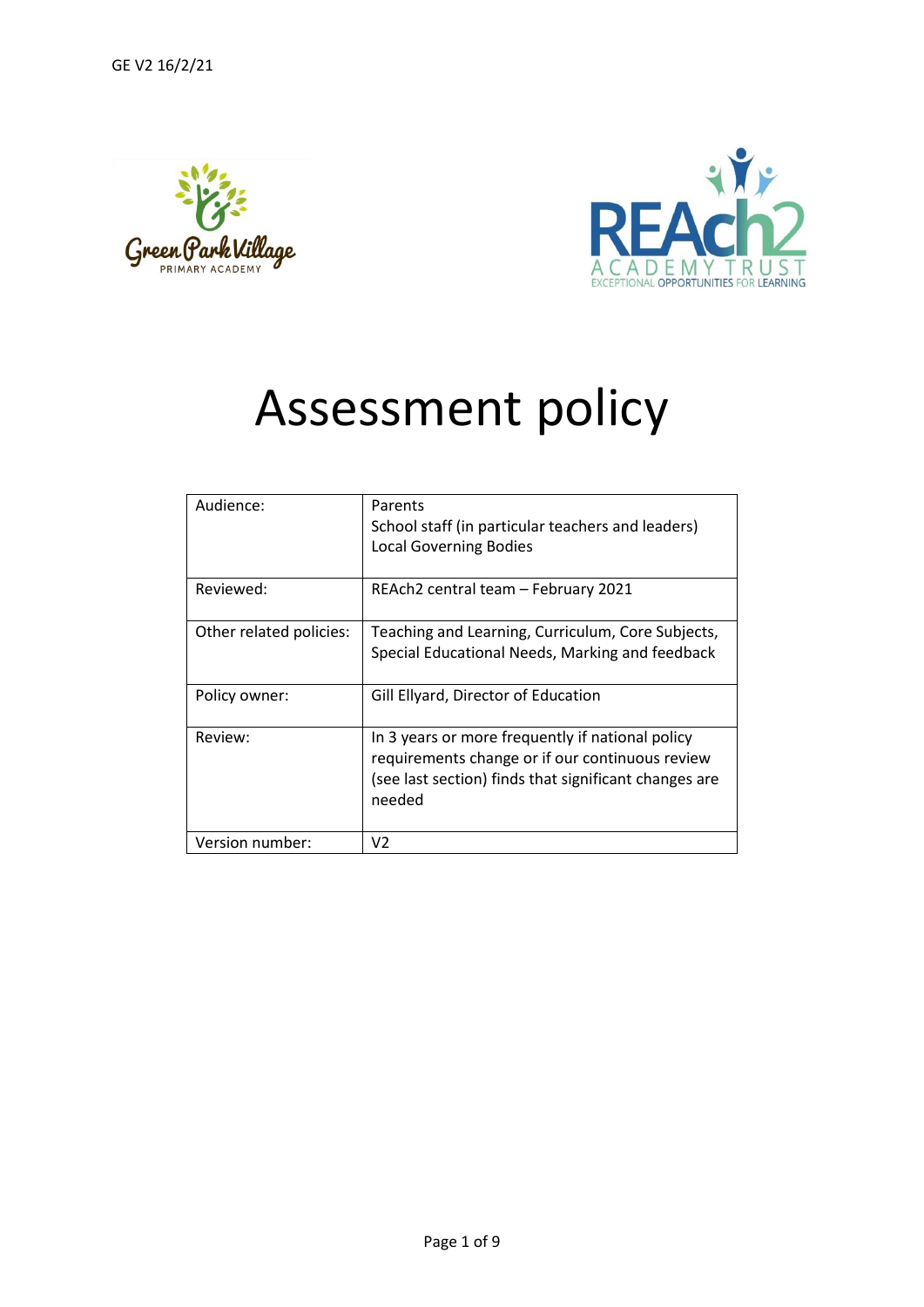## REAch2 Assessment Policy



At REAch2, our actions and our intentions as school leaders are guided by our Touchstones:

| Integrity        | We recognise that we lead by example and if we want children to grow up to<br>behave appropriately and with integrity then we must model this behaviour            |
|------------------|--------------------------------------------------------------------------------------------------------------------------------------------------------------------|
| Responsibility   | We act judiciously with sensitivity and care. We don't make excuses, but<br>mindfully answer for actions and continually seek to make improvements                 |
| <b>Inclusion</b> | We acknowledge and celebrate that all people are different and can play a role in<br>the REAch2 family whatever their background or learning style                 |
| Enjoyment        | Providing learning that is relevant, motivating and engaging releases a child's<br>curiosity and fun, so that a task can be tackled and their goals achieved       |
| Inspiration      | Inspiration breathes life into our schools. Introducing children to influential<br>experiences of people and place, motivates them to live their lives to the full |
| Learning         | Children and adults will flourish in their learning and through learning discover a<br>future that is worth pursuing                                               |
| Leadership       | REAch2 aspires for high quality leadership by seeking out talent, developing<br>potential and spotting the possible in people as well as the actual                |

### **Contents**

|                                                      | Page |
|------------------------------------------------------|------|
| <b>POLICY OVERVIEW</b>                               |      |
| Intended impact                                      | 3    |
| Roles and responsibilities                           | 4    |
| How this links to national guidance and requirements | 4    |
| Key definitions                                      | 4    |
|                                                      |      |
| <b>POLICY PRINCIPLES IN DETAIL</b>                   | 5    |
| Forms of assessment and their purpose                | 5    |
| Assessment in Early Years Foundation Stage           | 6    |
| <b>Assessment in Phonics</b>                         |      |
| Assessment in Key Stages 1 and 2                     |      |
| <b>Multiplication Tables Checks</b>                  | 8    |
|                                                      |      |
| <b>IMPLEMENTATION</b>                                | 8    |
| Tools and guidance                                   | 8    |
| Tracking and reporting                               | 9    |
| Review and continuous improvement                    | 10   |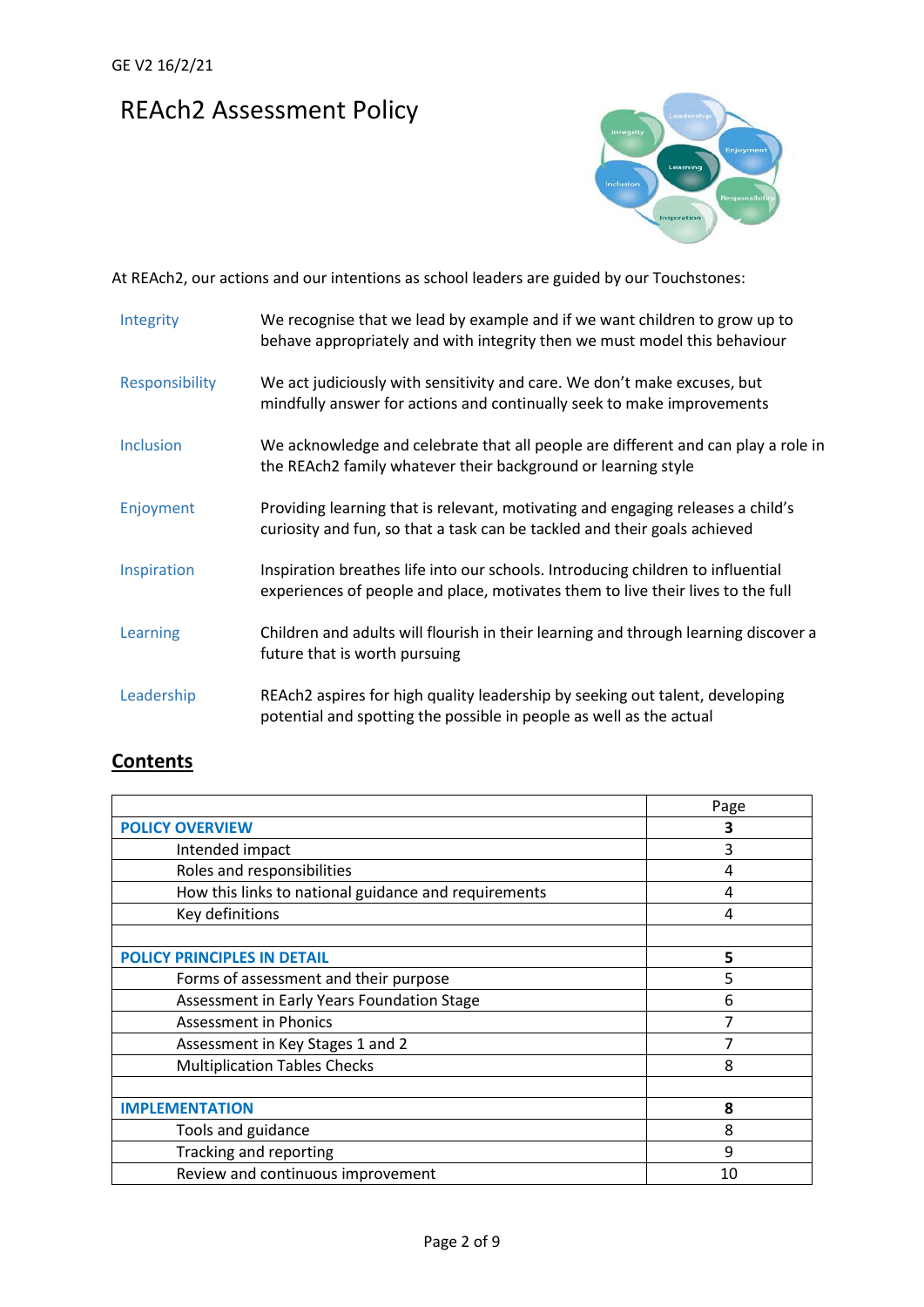#### **POLICY OVERVIEW**

#### **Intended impact**

At REAch2 Academy Trust we believe that to facilitate teaching and learning, a comprehensive assessment strategy is essential.

Using the principles and processes of assessment, we aim to:

- recognise the achievements of pupils and identify any areas of development
- inform pupils of their progress and next steps
- guide planning, teaching, additional support, curriculum development and resources
- inform parents and the wider community of pupil achievement
- provide the Headteacher, governors and Deputy Director of Education with information that allows them to make judgements about the effectiveness of the school
- provide information to ensure continuity when the pupil changes school or year group
- comply with statutory requirements.

#### **Roles and responsibilities**

The Trust Board/Education Committee:

- Will receive termly data for all schools and be made aware of areas requiring improvement
- Will hold the Deputy CEO and Directors of Educations responsible for standards across the Trust.
- Will ensure that this policy does not discriminate against pupils, in accordance with the Trust's Equal Opportunities policy.

The Director of Education:

- Report to Trustees on the standards achieved by all schools
- Monitor and evaluate data to look for whole Trust trends and act on the findings.

The Cluster Board:

- Will receive termly data for all schools and be made aware of areas requiring improvement
- Will hold the Deputy Director of Education responsible for standards across the Cluster.

The Deputy Director of Education:

- Will hold the Headteacher accountable for standards within their school.
- Will monitor the performance of children within the cluster and challenge and support schools where required.
- Will organise and support moderation across the cluster.

The Local Governing Body:

• Will support and challenge the school leadership by scrutinising in-year achievement data including for different year groups and groups of pupils, and by triangulating this data with other evidence e.g. through book looks

The Headteacher:

• Will support and challenge teaching staff in their assessment practices and judgements, including through regular training and school, cluster and national moderation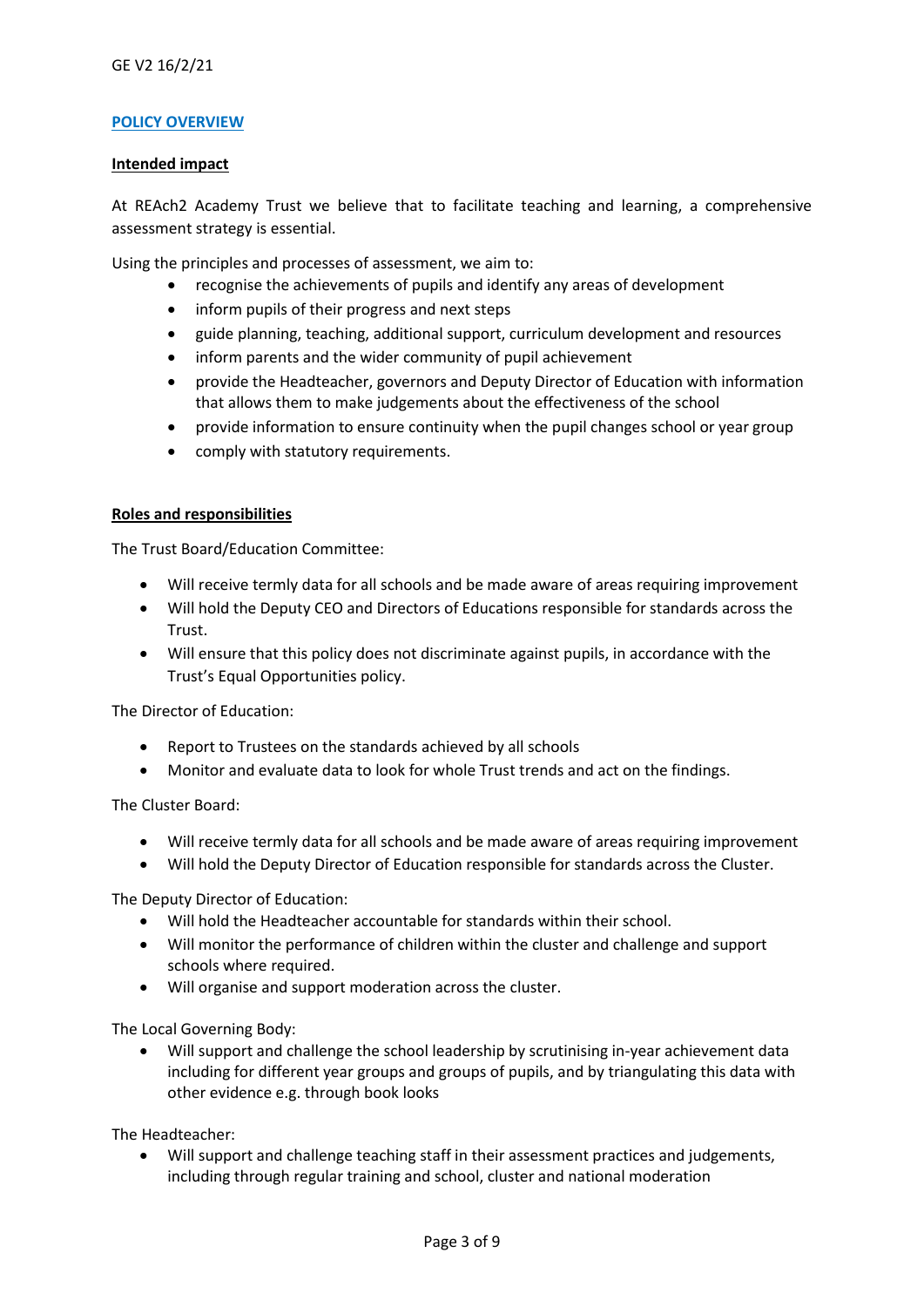• Will ensure that all assessment processes, procedures and requirements are adhered to at Trust and National level.

Teachers:

- REAch2 teachers will actively engage with training, support and moderation for assessment in order to be assessing pupils' achievements accurately and with confidence
- Will ensure that all assessment processes, procedures and requirements are adhered to at Trust and National level.

The Pupils:

• Will do their best and focus on their learning, not our assessment of it

The Parents:

• Parents/carers will support their child's learning and engage with their class teacher on their child's achievements so far and next steps to progress further

#### **How this links to national guidance & requirements**

A national system of assessment is no longer available, instead schools have the freedom to make professional judgments on how children are learning and developing the, skills, concepts and acquiring the knowledge within the more challenging National Curriculum introduced in 2014.

The curriculum requires that children are able to independently access the skills taught in year groups across a wide range of contexts. They are revisiting and deepening their understanding of what they have learnt, improving their ability to apply learning in as many different ways as possible. All children will have the opportunity to master the full breadth of the curriculum for their year group and should not be pushed to their next stage of learning too early.

However, we expect all schools to use the REAch2 assessment system to ensure that we have a consistent system across the Trust enabling data to be accurately used.

#### **Key definitions**

'Attainment' is what a pupil or pupils is/are achieving at a particular point in time.

'Progress' is the improvement a pupil or pupils has/have demonstrated over a given period.

'Formative assessment' is where the assessment of a pupil or pupils' attainment and/or progress directly shapes and impacts on the teaching, learning and support provided – an on-going cycle of adapting practice to take account of what has worked/been achieved so far. Examples of formative assessment activities are given on the next page.

'Summative assessment' is the overall assessments of a pupil or pupils' attainment and/or progress typically at the end of a project, topic, term or year. Examples for summative assessments are given on the next page.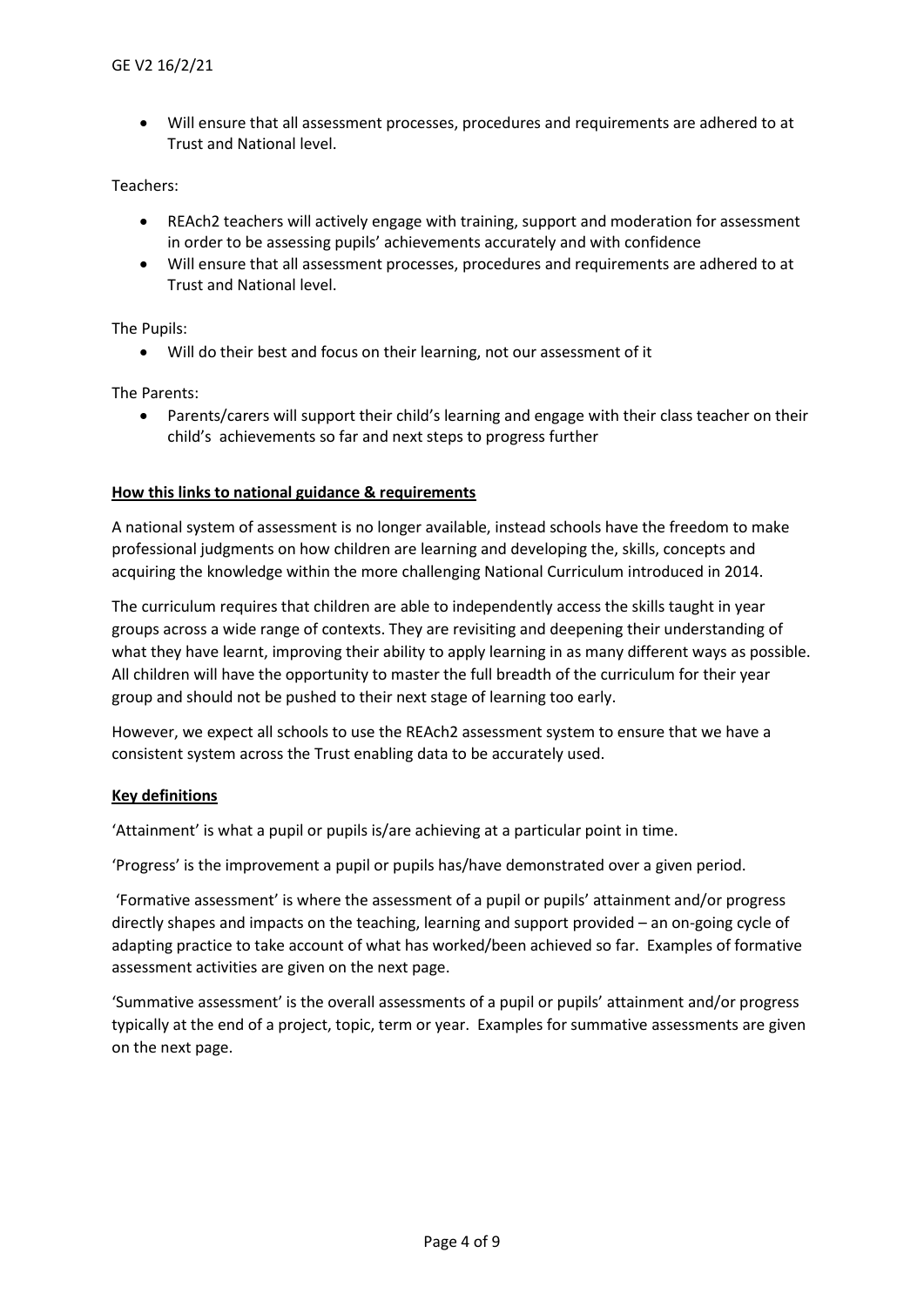#### **POLICY PRINCIPLES IN DETAIL**

#### **Forms of assessment and their purpose**

REAch2 schools use three broad forms of assessment, each with its own purpose.

1. Day-to-day in-school **formative assessment**, for example:

- Question and answer during class
- Quality next step marking of pupils' work
- Observational assessment
- Regular short re-cap quizzes
- Scanning work for pupil attainment and development
- Peer review, marking & feedback
- Ascertaining how much pupils know and remember about the taught wider curriculum

Day to day in-school/remote learning formative assessment has different purposes for different stakeholders:

- **For pupils:** helps them to measure their knowledge and understanding against learning objectives and wider outcomes and to identify where they need to target their efforts to improve.
- **For parents:** provides them with a broad picture of where their children's strengths and weaknesses lie and what they need to do to improve.
- **For teachers:** is an integral part of teaching and learning. It allows teachers to understand pupil performance on a continuing basis. It enables teachers to identify when pupils are struggling, when they have consolidated learning and when they are ready to progress. In this way, it supports teachers to provide appropriate support or extension as necessary. It also enables teachers to evaluate their own teaching of particular topics or concepts and to plan future lessons accordingly.
- **For school leaders:** formative assessment provides a level of assurance for school leaders. If school leaders are confident their staff are carrying out effective formative assessment, they can be assured that problems will be identified at the individual level and that every child will be appropriately supported to make progress and meet expectations.

#### 2. In-school **summative assessment**, for example:

- End of year assessments
- Short end of topic or unit tests
- Reviews for pupils with SEN and disabilities
- Spelling tests

In-school summative assessment has different purposes for different stakeholders:

- **For pupils:** provides them with information about how well they have learned and understood a topic or course of work taught over a period of time. It should be used to provide feedback on how they can continue to improve.
- **For parents:** can be reported to them to explain the achievement, progress and wider outcomes of their children across a period, often a term, half-year or year.
- **For teachers:** enables them to evaluate both pupil learning at the end of an instructional unit or period and the impact of their own teaching. Both these purposes help teachers to plan for subsequent teaching and learning.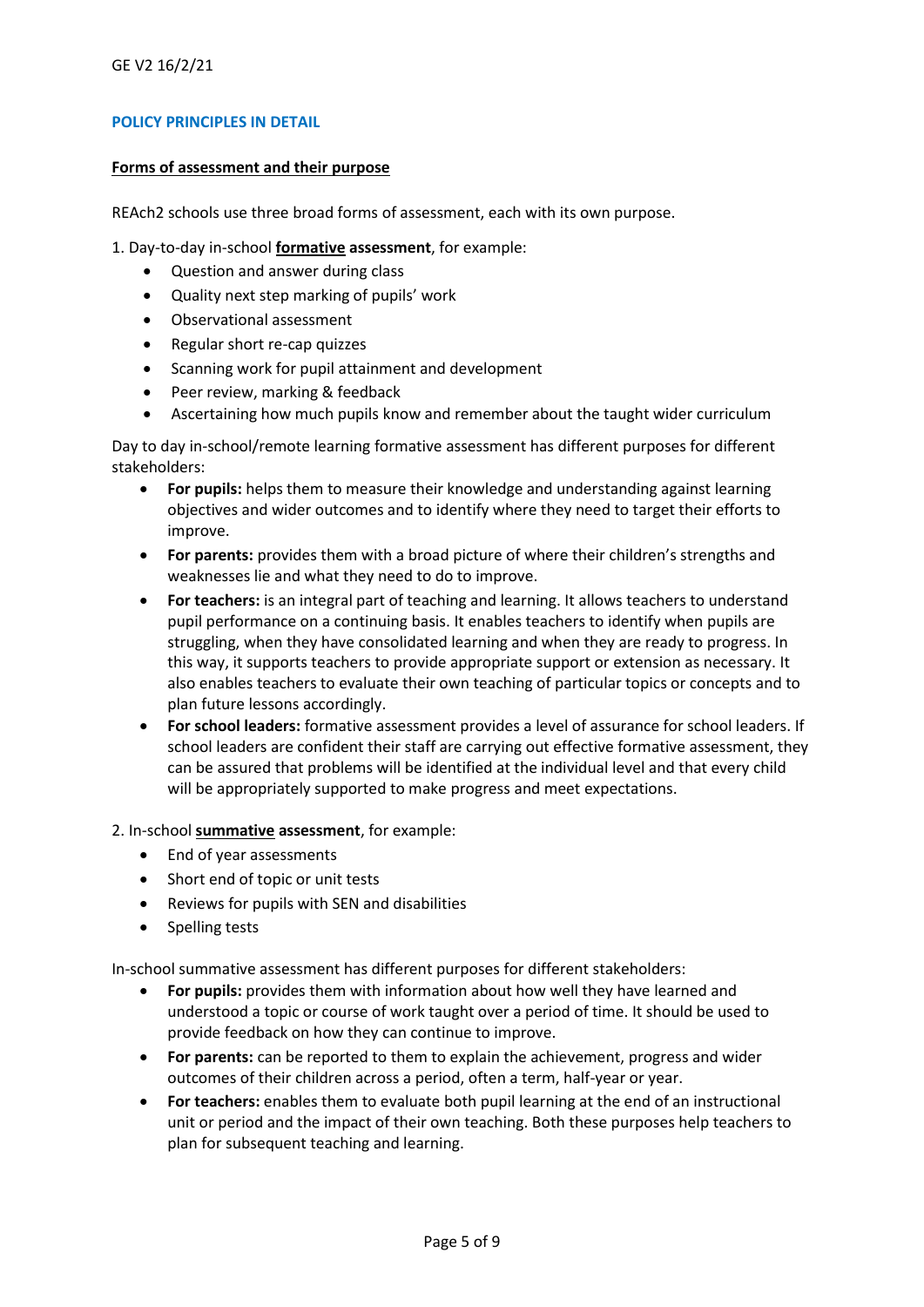- **For school leaders:** enables them to monitor the performance of pupil cohorts, to identify where interventions may be required and to work with teachers to ensure pupils are supported to achieve sufficient progress and expected attainment.
- 3. Nationally **standardised summative assessment**, for example:
	- National Curriculum tests at the end of Key Stage 2
	- National Curriculum teacher assessments at the end of Key Stage 1
	- Phonics Screening Test in Year 1 & Year 2
	- Multiplication tables Checks in Year 4

Nationally **standardised summative assessment** has different purposes for different stakeholders:

- **For pupils and parents:** to provide information on how pupils are performing in comparison to pupils nationally.
- **For parents:** to provide them with information on how the school is performing in comparison to schools nationally. This enables parents to hold schools to account and can inform parents' choice of schools for their children.
- **For teachers:** to help them understand national expectations and assess their own performance in the broader national context.
- **For school leaders and school governors:** to enable them to benchmark their school's performance against other schools locally and nationally, and make judgements about the school's effectiveness.

#### **Assessment in Early Years Foundation Stage (EYFS)**

On entry to school (whether Nursery or Reception), children are assessed in order to ascertain how they compare to age related expectations, in line with the stages of development outlined within Early Years Foundation Stage. This runs alongside the teachers' daily informal observations to build up a complete picture of each child on entry. The assessments are used to inform planning, set targets and aid early identification of special needs.

Over the course of the year, all staff in the EYFS contribute to the ongoing assessment process, using a variety of formal and informal methods. The children are observed working independently on child-initiated tasks as well as teacher led focus tasks with a specific learning objective, both indoors and outdoors. Evidence is gathered in a wide range of ways such as children's direct quotes and observation notes, annotated photographs, videos, children's work in their Literacy or Numeracy book, phonics assessments, and daily reading records and recorded in an electronic or paper learning journal which captures each child's learning and progress.

During the year, teachers use the assessment data as a valuable source of information about levels of development across the year group. The EYFS phase leader monitors the picture for individual pupils and classes with particular attention to certain groups such as summer born children and disadvantaged children and boys/girls, with the aim to close the gap in attainment (where it exists) for these groups of learners. This information helps staff to plan activities which will help all children to move forward in their learning and development.

At the end of the year, the EYFS Profile (EYFSP) is completed and the judgements are reported to parents, the Trust and the Local Authority. This profile is based on the cumulative ongoing observations and assessments in the following areas:

• The Prime Areas of Learning: Communication and Language, Physical Development and Personal, Social and Emotional Development, and,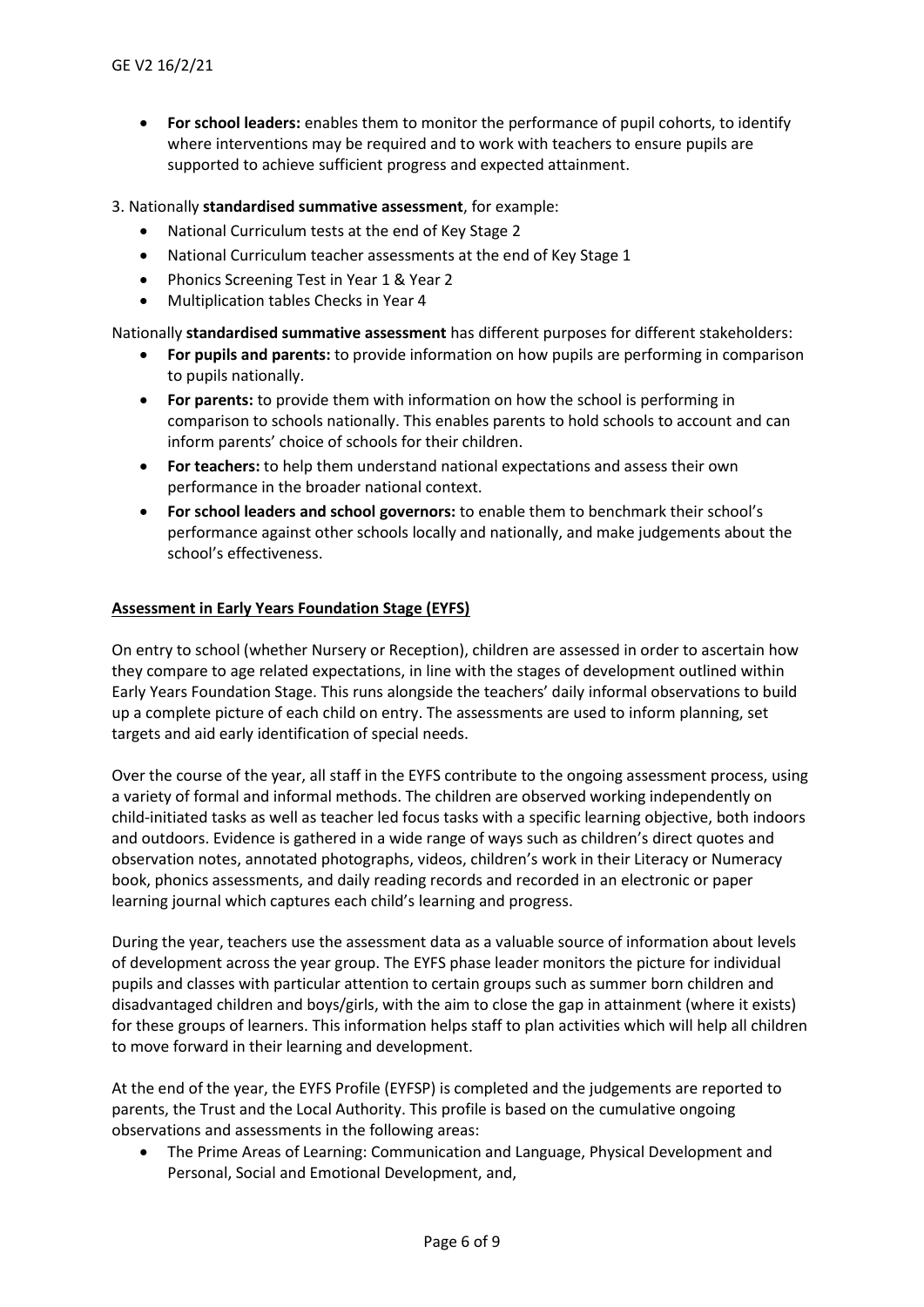- The Specific Areas of Learning: Literacy, Mathematics, Understanding of the World and Expressive Arts and Design.
- Characteristics of Effective Learning: Playing and Exploring, Active Learning and Creating and Thinking Critically. Each child's developments and achievements are recorded in the EYFSP.

There are 17 Early Learning Goal (ELG) descriptors, together with a short narrative describing the child's three Characteristics of Effective Learning. For each ELG, a judgement is made as to whether a child is meeting the level of development expected at the end of Reception year.

To ensure that all judgements are accurate, valid and consistent, the judgements are moderated internally within the school, with other REAch2 schools and also as part of Local Authority moderation either as a local cluster or individual school.

#### **Phonics Assessments**

Schools are expected to closely track children's phonics skills to ensure that phonics groups are fluid, enabling children to move from one group to another, matched to the development of their phonics skills. O Track have provided a half termly phonics tracking page should leaders wish to use this.

To ensure that there is consistency in the terminology we are using to assess phonics, we will be using the following terminology (in-line with national language):

| <b>Working At</b>      | Child has met (end of year judgement) or is on track to me                                                                                                                           |
|------------------------|--------------------------------------------------------------------------------------------------------------------------------------------------------------------------------------|
|                        | (mid-year judgement) the required standard in phonics                                                                                                                                |
|                        | whether this be at the end of Year R, Year 1 or Year 2.                                                                                                                              |
| <b>Working Towards</b> | Child has not met (end of year judgement) or is not on track to<br>meet (mid-year judgement) the required standard in phonics<br>whether this be at the of Year R, Year 1 or Year 2. |

#### **Assessment in Key Stages 1 and 2**

All judgements made will be made 'in the present' linked to the Key Performance Indicators (Programmes of Study) that they have covered so far. Therefore, this system is both actual and predictive and should use the principles of 'best-fit', hence the working 'within' terminology during the year. Whether a judgement is made during the year or at the end of an academic year, the same terminology and shortened forms will be used to record attainment.

We have aligned our language and terminology with the national language so much of this will be familiar. We have 'finer tuned' the judgements for children working below their chronological year group, within the same key stage by preceding the WTS with a year group which indicates the year group key performance indicators that the child is working on.

For those children leaving reception year without achieving GLD, we have introduced a 0WTS to be used for the Autumn term only, to allow time for a child to achieve GLD by Christmas. If the child achieves the expected standard at this point, they may move to WTS (meaning they are working within the year 1 curriculum) If this is not possible, then the child will move to Pre Key Stage Standards 1-4 (PK1-4) when assessed at the end of the term.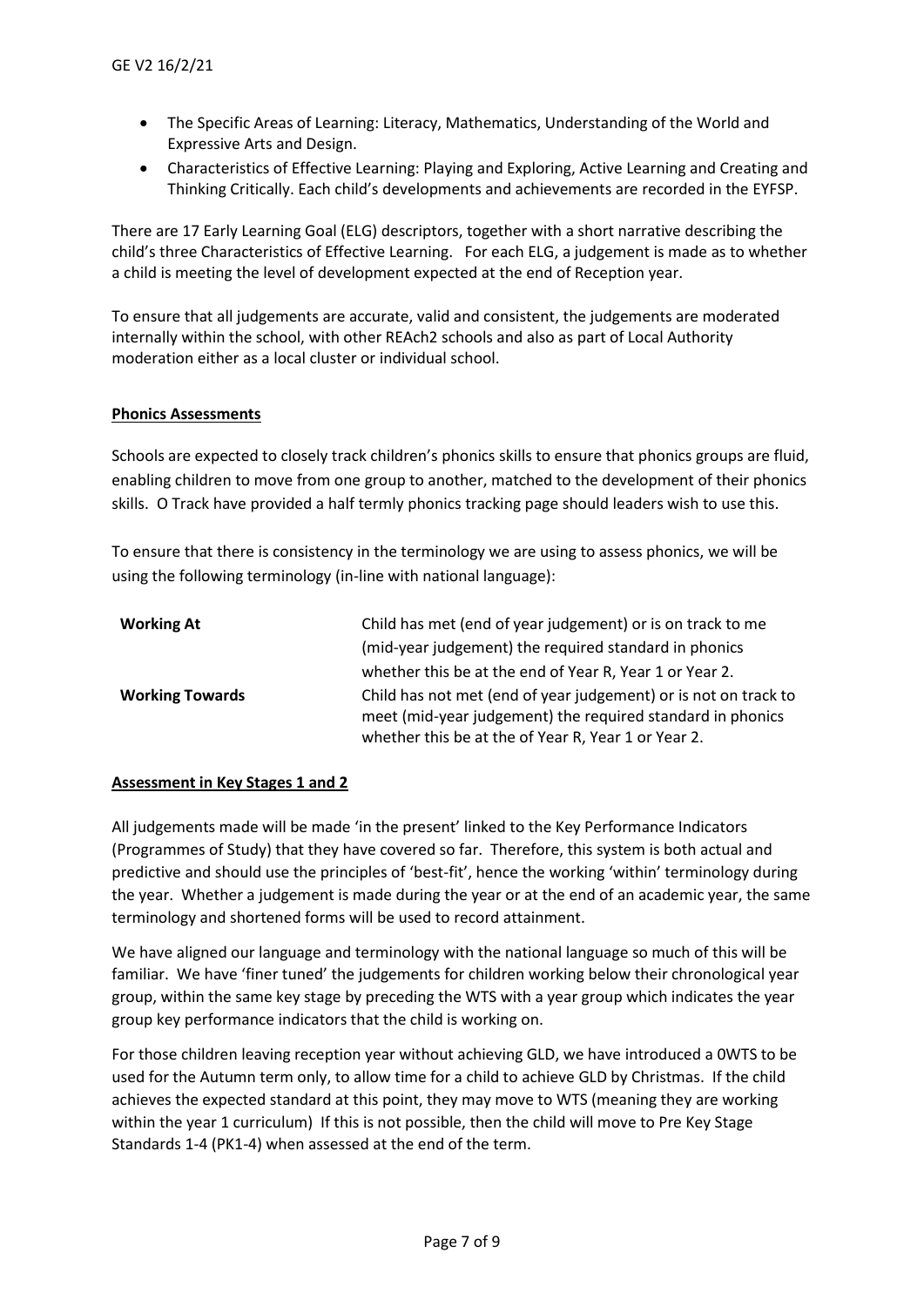Pre-Key Stage standards are for pupils who are working below the overall **standard** of national curriculum assessments, but who are engaged in subject-specific study. **Pre-Key Stage standards 1-4 relate to KS1 (and can be used by year 1 from the end of the Autumn term) with Pre-Key Stage standards 5 and 6 relating to KS2.**

Teachers are able to record individual children's assessments using Pre-Key Stage Standards and the Engagement Model on O Track, which will support the tracking and data analysis of those children with Special Educational Needs. However, those children working within the Engagement Model, will only be assessed within this general heading. Leaders will need to ensure that individualised programmes are provided and tracked for children working at this level.

To summarise, the terminology in use is:

- Working at or within Greater Depth
- Working at or within the Expected Standard
- Working Towards the Expected Standard
- Working below their chronological year group, within the same Key Stage but on a previous year's key performance indicators.
- Working on Pre-key stage standards
- Working on the Engagement Model

#### **Year 4 Multiplication Tables Checks (MTC)**

The MTC is focused on the fluent recall of multiplication facts. This is included in the national curriculum (2014) statutory programme of study for mathematics at key stage 1 and key stage 2. This covers up to the twelve times tables.

The MTC is to be delivered as an online, on-screen digital assessment and should take pupils less than 5 minutes to complete. It will be automatically scored, and results will be available to schools once the assessment window closes.

Within O Track's formative tracker, there is a facility to track children's knowledge of times tables and make an assessment on how securely they know them.

#### **IMPLEMENTATION IN PRACTICE**

#### **Tools and guidance:**

Senior Leaders and subject leaders will be provided with an 'Assessment Programme and Guidance' document in Summer 2 each year. This document will provide the following guidance and support for the following areas:

- Early Years Foundation Stage
- Phonics Early Years onwards
- Year 4 Multiplication Tables Checks
- REAch2's Assessment System
- The use of test materials
- REAch2's curriculum tracking system
- Assessment Expectations in Year Groups
- Key Performance Indicators for core and foundation subjects
- Assessment and Data training dates for the following academic year